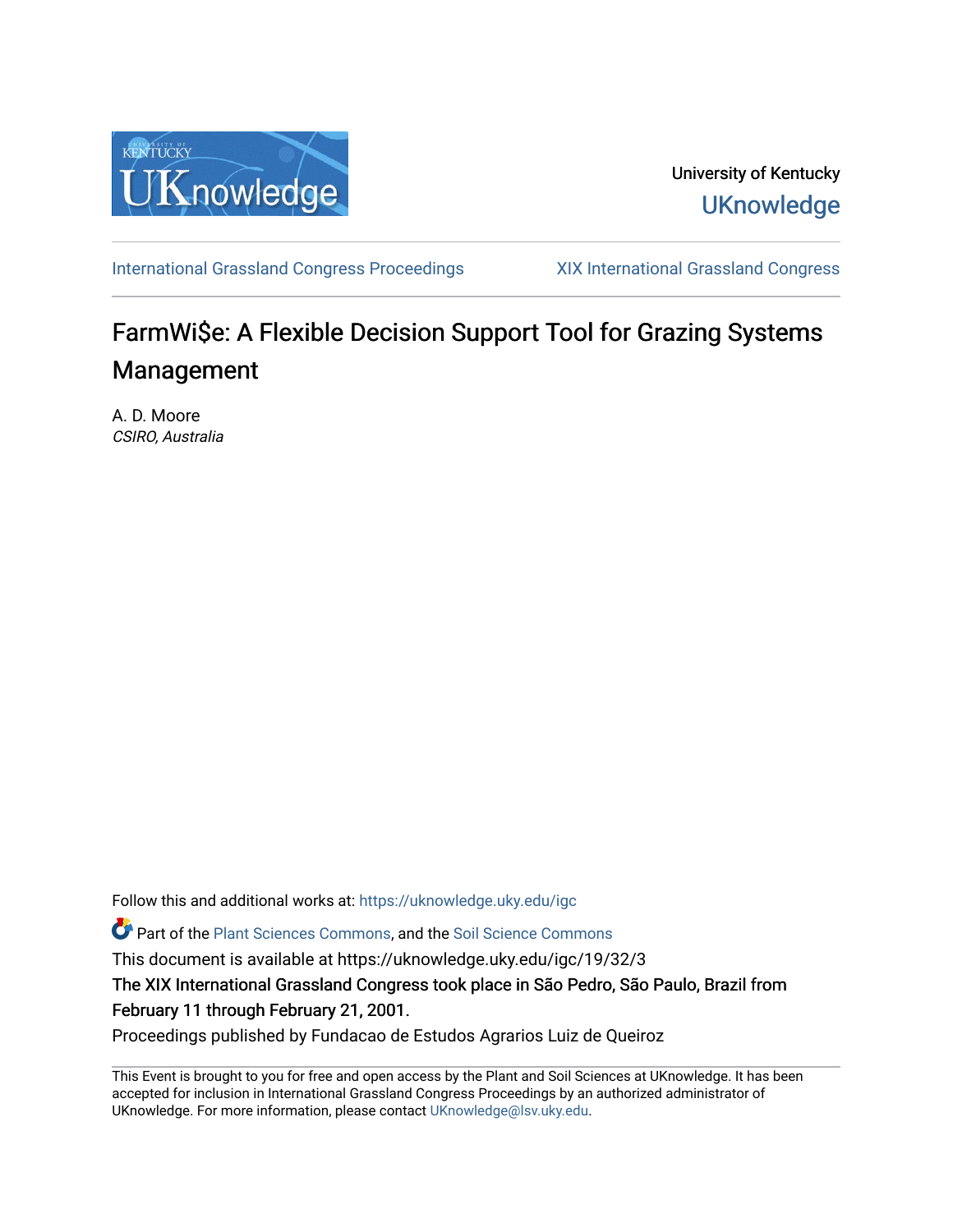## **FARMWI\$E: A FLEXIBLE DECISION SUPPORT TOOL FOR GRAZING SYSTEMS MANAGEMENT**

## A.D. Moore

CSIRO Plant Industry, GPO Box 1600, Canberra ACT 2601, Australia

## **Abstract**

CSIRO's new *FarmWi\$e* decision support tool provides a framework that permits pasture-livestock systems and management policies of any level of complexity to be simulated. An underlying "modelling protocol" permits other simulation models to be added, further extending its domain of applicability. Management policies are specified in *FarmWi\$e* by means of rules that govern when, whether and how management events take place. An example of the use of *FarmWi\$e* to study lamb production is given.

**Keywords:** *FarmWi\$e*, decision support, simulation modelling, rule-based management

## **Introduction**

Over the last decade, CSIRO's GRAZPLAN project has produced a number of decision support (DS) tools for the Australian grazing industries (Donnelly and Moore 1999). The most recent of these,  $GrassGro^{TM}$ , has demonstrated that the power inherent in daily-time step simulation models can be utilized successfully in a grassland DS tool (Moore *et al*. 1997; Salmon & Moore 2001). However there are a number of issues in Australian grassland agriculture that require more flexibility than the *GrassGro* tool, with its emphasis on fixed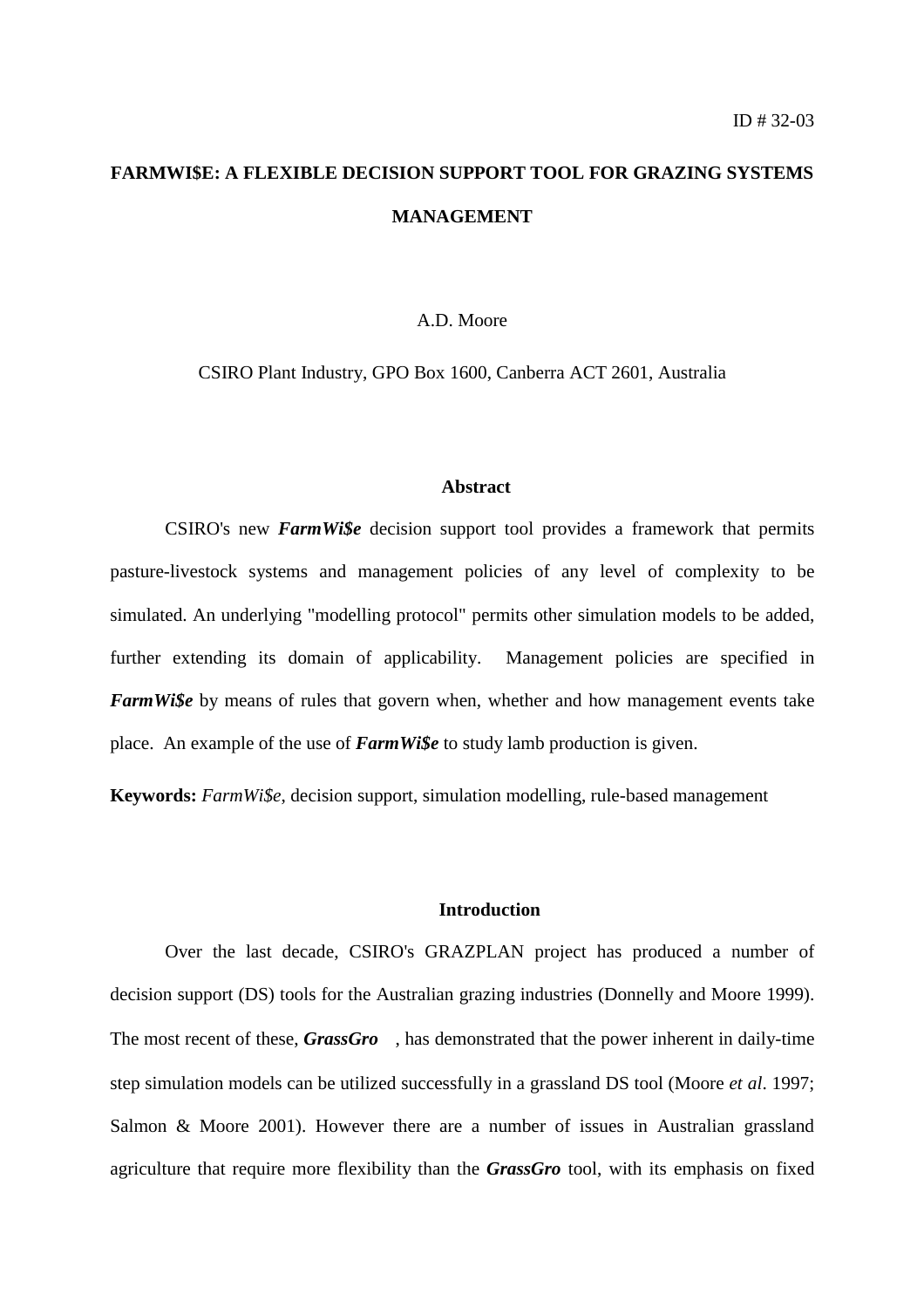yearly management schedules, can provide. Examples include management policies that are responsive to seasonal conditions, for example livestock trading and forage conservation, and exploratory studies of novel livestock production systems as a precursor to expensive realworld trials. Also, the analysis of some issues requires a broader set of sub-models than the water, pasture and livestock models found in *GrassGro* (for example sequences of pastures with crops and predicting rates of soil acidification). CSIRO's new *FarmWi\$e* DS tool is specifically designed to meet these needs.

### **Features of** *FarmWi\$e*

**Extendibility.** *FarmWi\$e* implements the climate, soil moisture, pasture, livestock and economic sub-models that are used in other GRAZPLAN DS tools. However further models can be added to *FarmWi\$e*, because the sub-models are implemented within a "modelling protocol" (Wright *et al.* 1997) that handles information exchange between them. This facility goes one step beyond other object-oriented modelling systems (e.g. van Evert and Campbell 1994) by permitting models from different sources, implemented in different languages, to be used together.

**Configurability**. *FarmWi\$e* supports the modelling of systems with multiple instances of each sub-model, for example multiple paddocks each containing a water balance and one or more pasture species, or a multi-location simulation with several different climate components. Relationships between sub-models in a simulation are denoted by arranging them into a tree structure (Figure 1).

**Rule-based management**. To meet its intended purposes, *FarmWi\$e* must represent a wide variety of different management regimes. This is achieved by conceptualizing the management process as a set of simple "events" (e.g. the application of fertilizer, or the movement of stock from one place to another); each event type alters the state of one of the sub-models. The user then specifies which events will occur and when by means of a series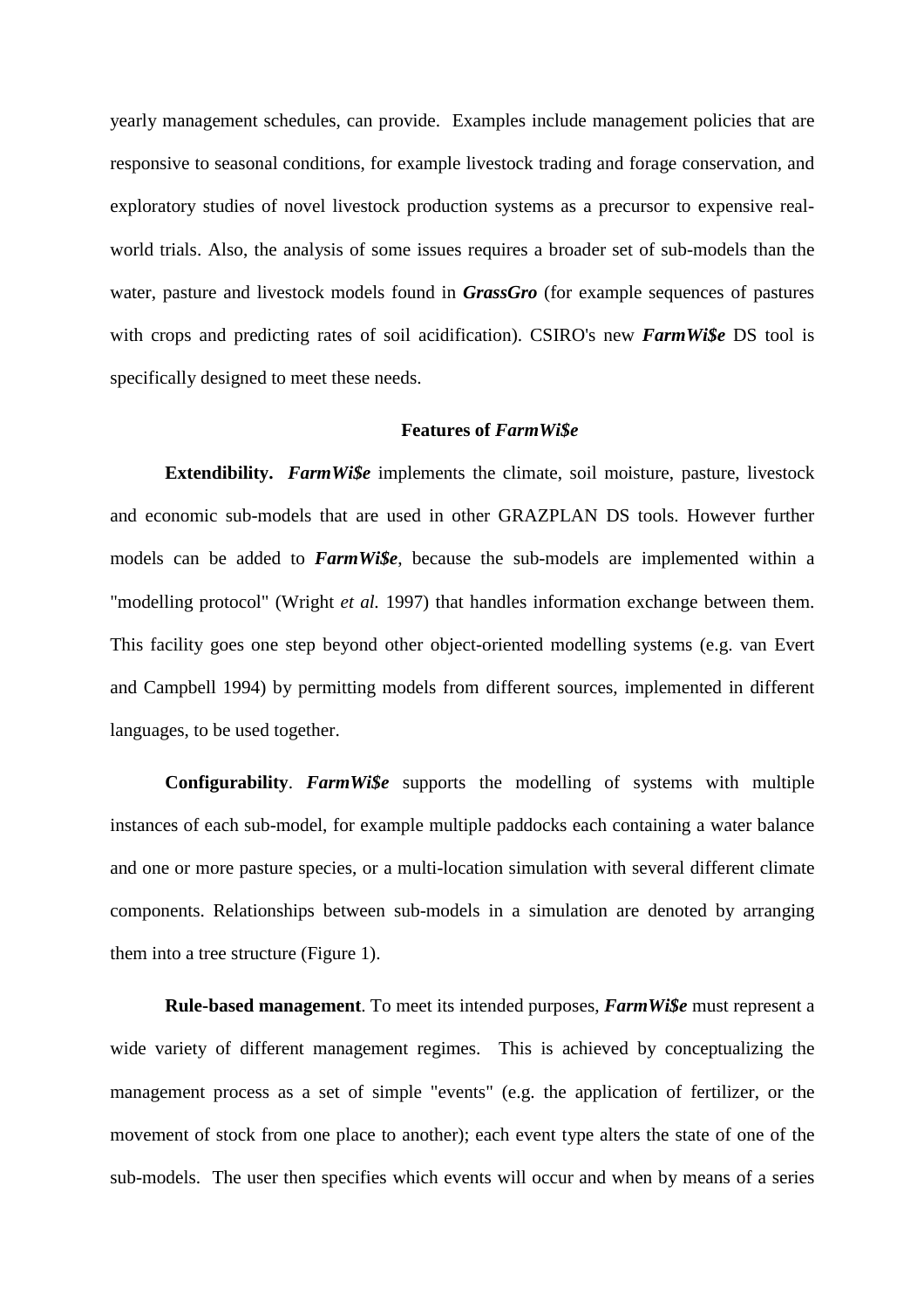of rules, i.e. logical statements about the conditions under which management events will happen. These rules can use the state variables of the model, so that the system state can feed back into the management regime. There is effectively no limit on the variety of management regimes that can be specified in this way. Conditional statements ("if/then"), iteration, and user-defined variables are built into the rule language, further increasing its flexibility. (See also McCown *et al*. 1996 for a simpler, independently-developed rule language).

**User interface.** *FarmWi\$e* is intended for use by skilled advisors as well as researchers. The software package therefore provides a user interface that makes setting up simulations as straightforward as possible (Figure 1). The set of available models is stored in a "palette", from which the user drags model instances in order to configure a particular simulation. Initial conditions can be input through dialogs or through a tabular interface. Management rules are entered using an editor that guides the user in the syntax of the rule language. Frequently-used setup information and management rules can be stored in a "repository". Simulation output variables can be selected for storage and then graphed or tabulated for export. Outputs can be summarised using a range of techniques, including computation of frequency distributions for risk analysis purposes.

## **A case study: contract lamb production**

As an example of the use of *FarmWi\$e*, consider a novel production system for the production of a year-round supply of lambs that meet a market specification (25 kg carcass weight). One option under consideration was to buy lambs at three-monthly intervals and finish them at Kyabram, Victoria (36ºS, 145ºE) on a combination of irrigated perennial ryegrass-white clover pastures and grain. The question requiring analysis was how much grain would be required to ensure that each cohort of lambs reached market weight, and the year-toyear variability in supplement use, as part of costing the overall production system; this information could then be used to establish prices for the purchased lambs.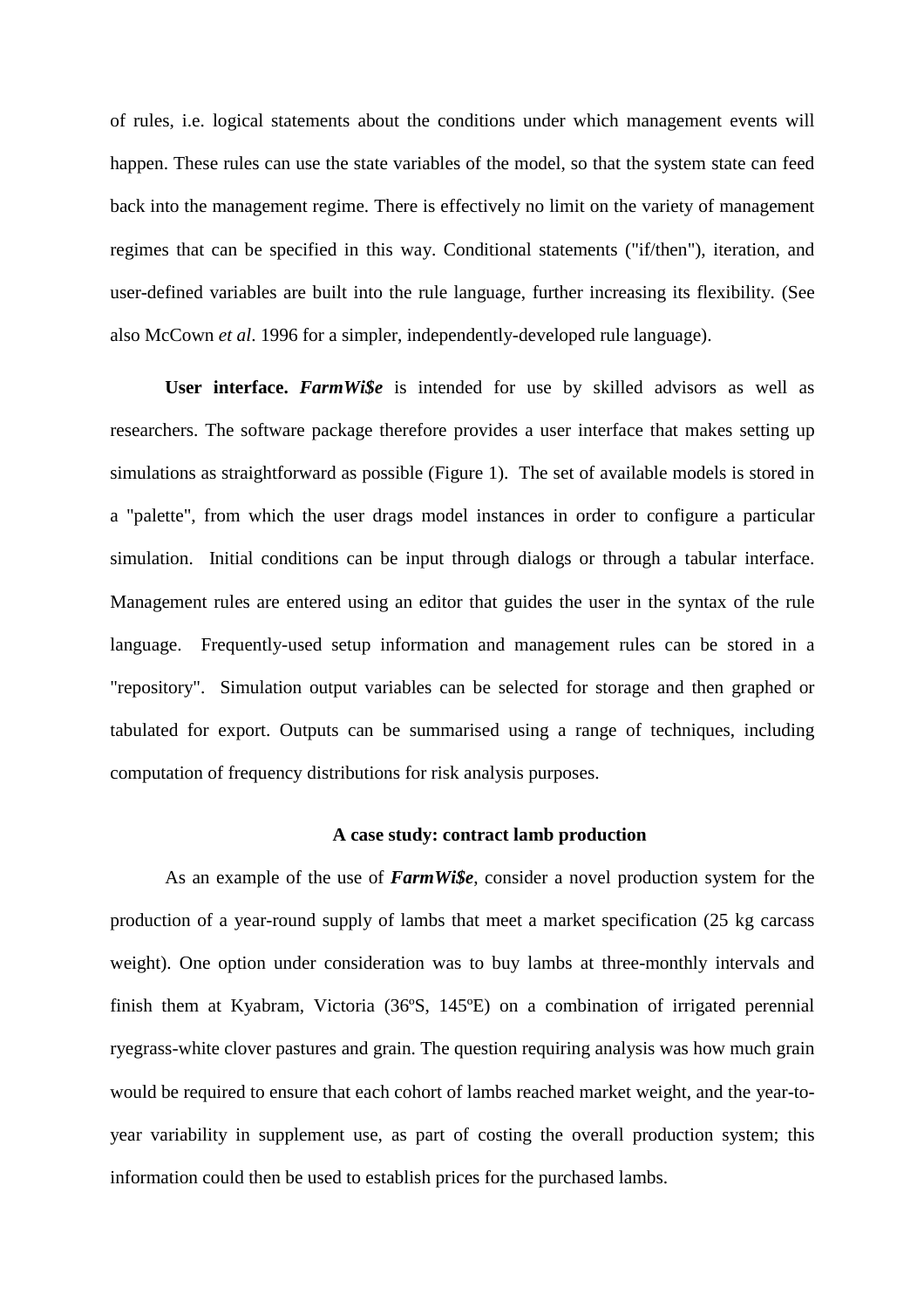When set up in *FarmWi\$e*, this problem required the configuration of sub-models shown in Figure 1, together with management rules describing irrigation, purchase and sale of lambs at different stocking rates through the year, and grain feeding. In the feeding scheme, the difference between the lambs' current and required growth weight was used to vary the daily grain amount. Sample outputs are shown in Figure 2. The simulations show that spring pastures could support the necessary lamb growth rates with low grain inputs, but that at other times of year substantial, and rather variable, amounts of grain would be required.

## **Discussion**

The example above is relatively simple; the *FarmWi\$e* software provides the flexibility required to simulate a range of farming enterprises with any level of complexity in management, and to analyze them with respect to profit, business risks and sustainability. The underlying modelling protocol is language-independent, opening the tool to use with any set of simulation models; the *FarmWi\$e* software could be used with a completely different suite of models. We plan to further increase the power of *FarmWi\$e* by adding a general optimization facility.

Framing management policies as rules is a much more powerful modelling scheme than fixed schedules. It is also approaches the mind-set of real farm managers more closely. With power, however, comes an irreducible level of complexity in the systems under study and their model representations. Also, learning to use rule-based management requires users to learn to think explicitly about management as a series of events responding to circumstances, rather than as the execution of a pre-arranged plan. As a result, we expect that the successful deployment of *FarmWi\$e* will depend on developing a user base for simpler simulation-based DS tools such as *GrassGro*, and on an effective training programme.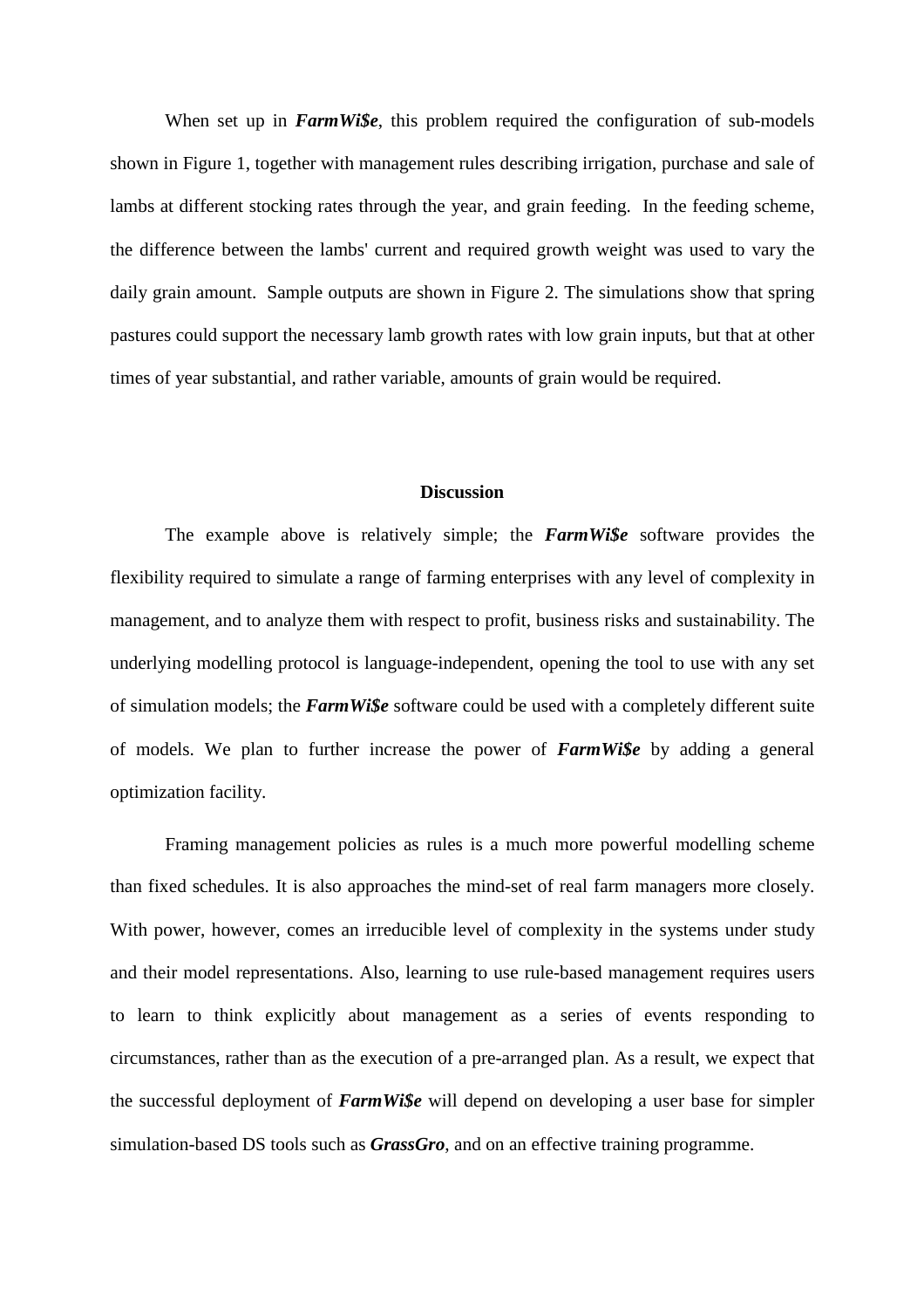## **References**

**Donnelly, J.R., Moore A.D. and Freer M.** (1997). GRAZPLAN: decision support systems for Australian grazing enterprises. I. Overview of the GRAZPLAN project, and a description of the MetAccess and LambAlive DSS. Agricultural Systems **54:**57-76.

**McCown, R.L., Hammer G.L., Hargreaves J.N.G., Holzworth D.P. and Freebairn D.M.** (1996). APSIM : a novel software system for model development, model testing and simulation in agricultural systems research. Agricultural Systems **50:**255-271.

**Moore, A.D., Donnelly J.R. and Freer M.** (1997). GRAZPLAN: decision support systems for Australian grazing enterprises. III. Pasture growth and soil moisture submodels, and the GrassGro DSS. Agricultural Systems **55:**535-582.

**Van Evert, F.K. and G.S. Campbell** (1994). CropSyst: a collection of object-oriented simulation models of agricultural systems*.* Agronomy Journal **86:**325-331.

**Wright, S.L., Veraart V.E., Moore A.D. and Keating B.A.** (1997). A software protocol for connecting different crop, soil and pasture simulation models. *1997* Agronomy Abstracts, pp. 21-22.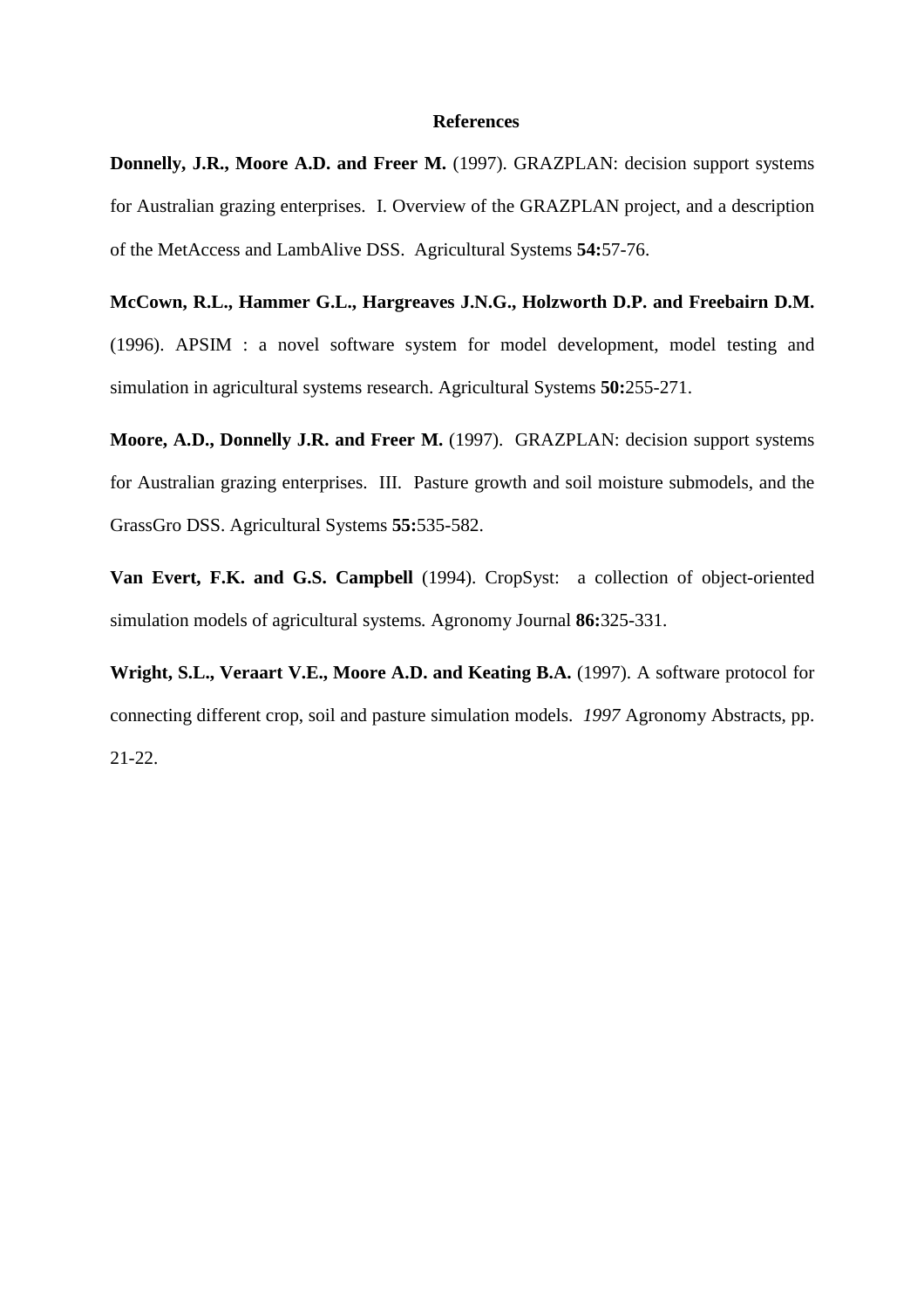

**Figure 1 -** The user interface for specifying a simulation in *FarmWi\$e*. Note the "palette" of sub-models (top); the model configuration pane where the relationships between sub-models are set out in a tree structure (left); and the management rules governing irrigation policy. Icons represent the sub-models, e.g.  $\mathbb{F}$  for weather,  $\mathbb{R}$  for soil water,  $\mathbb{F}$  for pasture and  $\mathbb{R}$ for livestock.